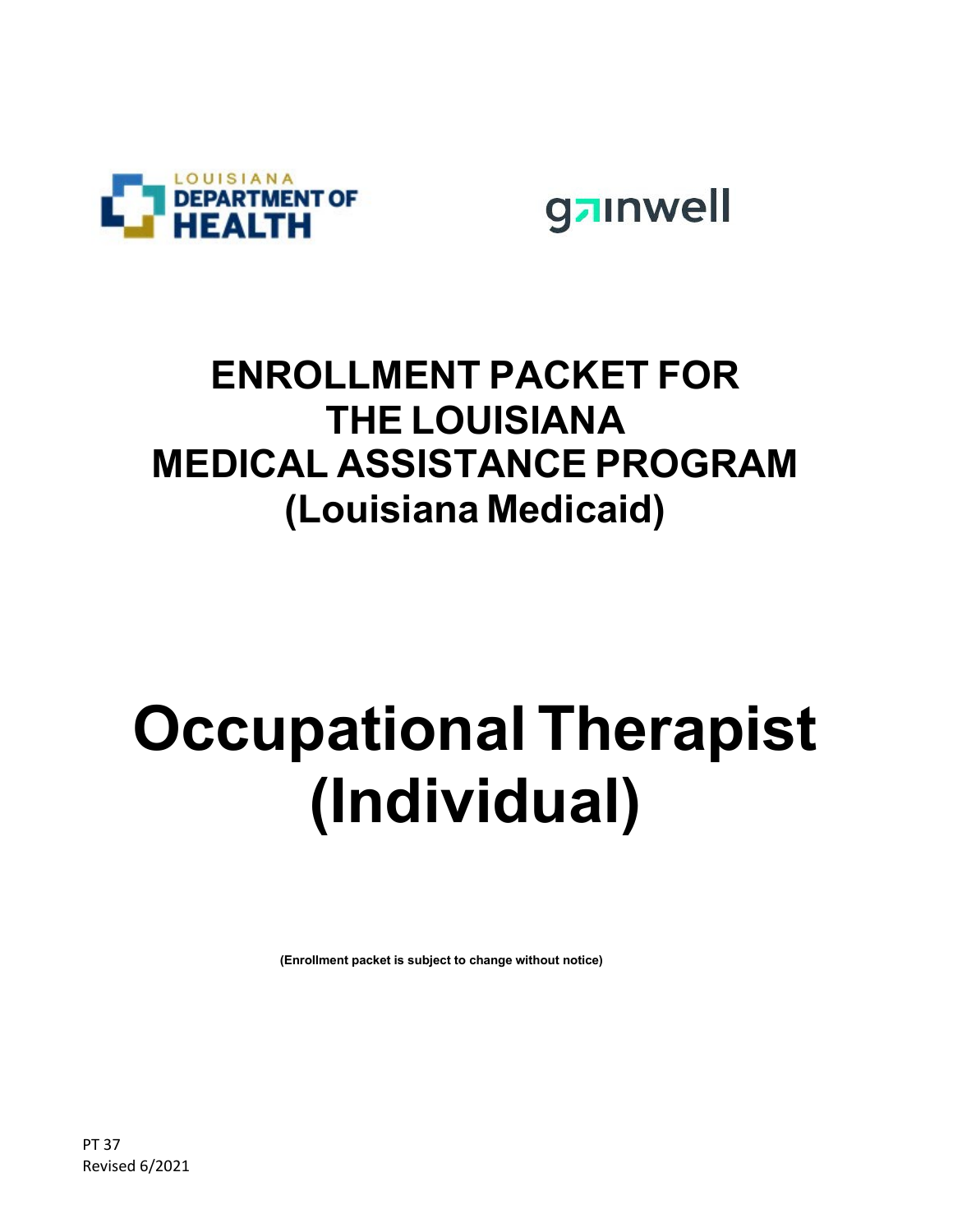# **GENERAL INFORMATION**

Provider Enrollment works on a three-week turnaround time frame. If enrollment requirements are not met, the entire application will be returned for correction and would need to be re-submitted once the corrections are made. Any resubmission of the enrollment packet is subject to additional three-week turnaround period.

The enrollment begin effective date for Occupational Therapists enrolling for ROW or Children's Choice Waiver Therapy Services, only, will be the date the enrollment application is actually worked by Provider Enrollment.

No billing for 18 months will result in an automatic closure of this provider number, which will require a new enrollment application in order to be re-activated. No notification will be made to the provider regarding the automatic closure.

#### **Occupational Therapy Assistants are not eligible to enroll in Louisiana Medicaid.**

- Individual Occupational Therapist providers may enroll in Louisiana Medicaid for:
	- o Early Steps Provider (see PT 29 Early Steps Provider Type Specific Checklist/Packet)
	- o Medicare Crossover payments
	- o Residential Options Waiver (ROW)
	- o Both Medicare Crossover payments and ROW
	- o Children's Choice Waiver Therapy Services
- Individual Occupational Therapists may enroll and bill as an Individual Occupational Therapist for the ROW program – OR - they may choose to link to and bill through the following Provider Type Agencies:
	- $\circ$  PT11 Shared Living
	- o PT84 *–* Substitute Family Care
- If a professional Individual is linking to an Entity/Business as an 'Attending' only (not being paid individually by Medicaid), then the EDI Contract, Direct Deposit Form, and voided check are not required.
- Individual Occupational Therapists may not link to any Medicaid enrolled Medical Groups, Rural Health Clinics, Federally Qualified Health Centers, or any other program within Louisiana Medicaid (except for the specified Waiver provider types mentioned above for ROW and Children's Choice Waiver Therapy Services).

PT 37 Revised 6/2021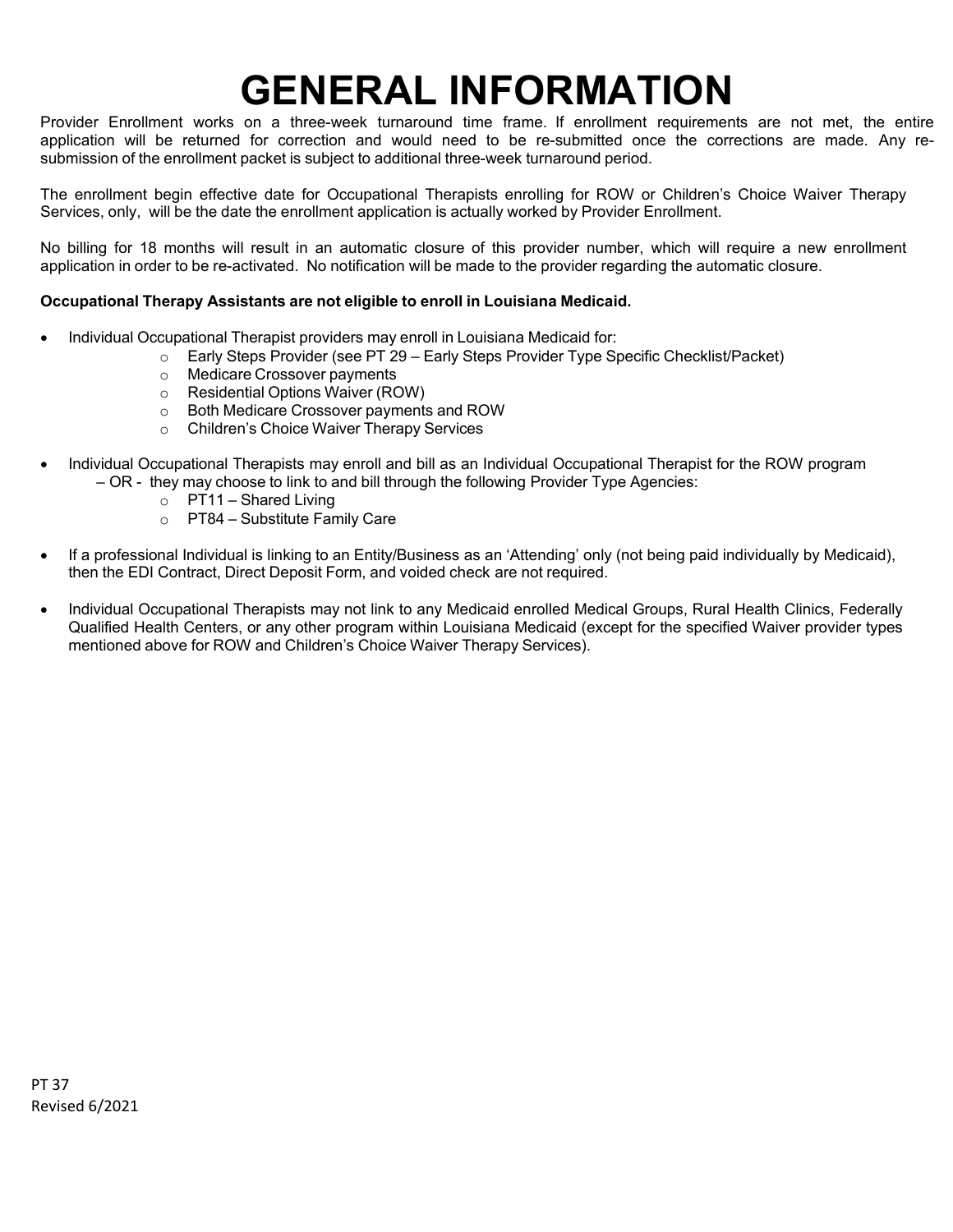# **ATTENTION!! Waiver service providers are required to comply with all requirements contained in:**

# **1. The provider manuals located at:**

**[https://www.lamedicaid.com/Provweb1/Providermanuals/Provider](https://www.lamedicaid.com/Provweb1/Providermanuals/ProviderManuals.htm) [Manuals.htm](https://www.lamedicaid.com/Provweb1/Providermanuals/ProviderManuals.htm)**

# **And 2. The information located on the LDH/OCDD website at**

**<http://new.dhh.louisiana.gov/index.cfm/subhome/11/n/8>**

PT 37 Revised 6/2021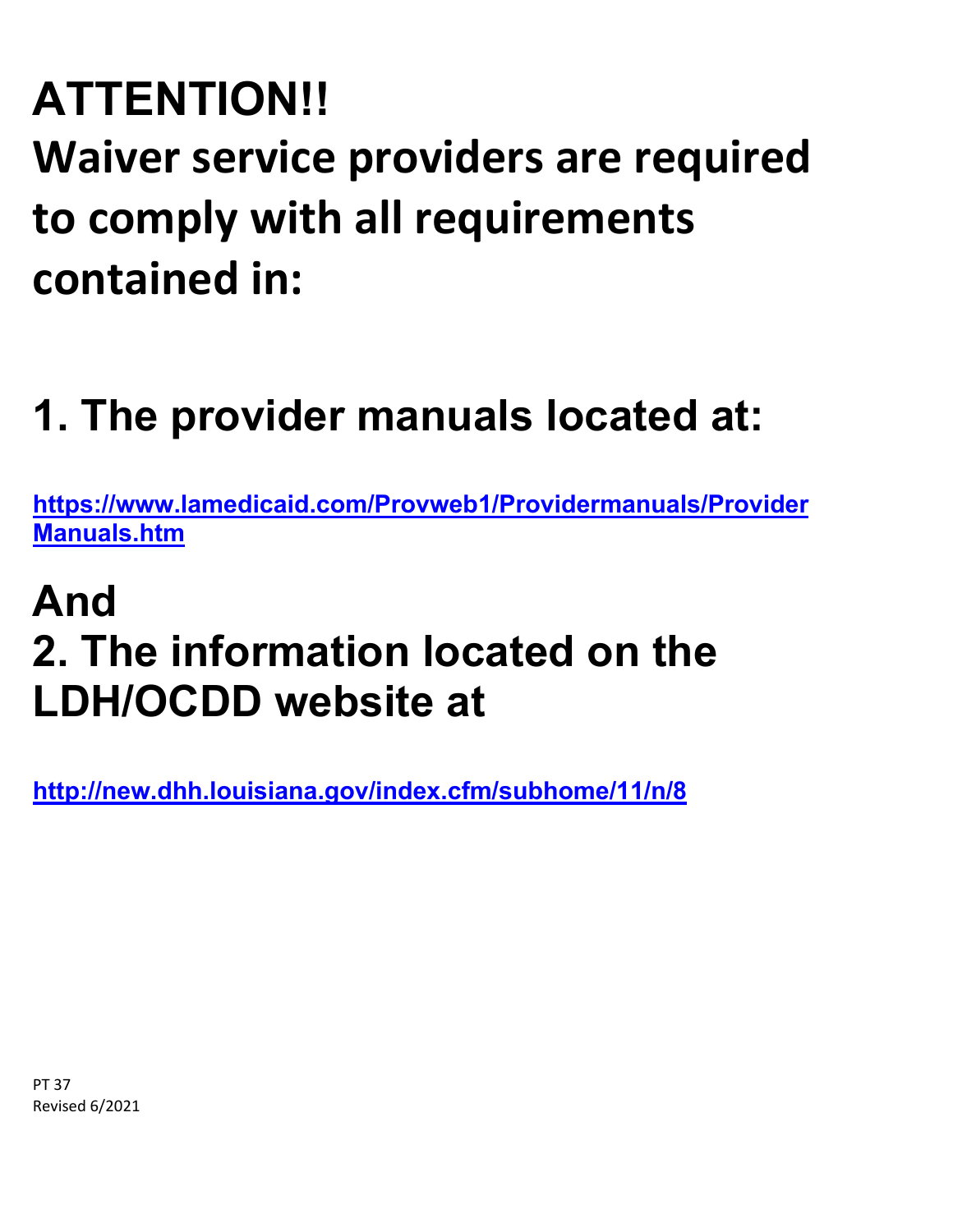## **Occupational Therapist CHECKLIST OF FORMS TO BE SUBMITTED**

The following checklist shows all documents that must be submitted to the Gainwell Provider Enrollment Unit in order to enroll in the Louisiana Medicaid Program as an Individual Occupational Therapist provider:

| Completed                | <b>Document Name</b>                                                                                                                                                                                                                                                                                                                           |
|--------------------------|------------------------------------------------------------------------------------------------------------------------------------------------------------------------------------------------------------------------------------------------------------------------------------------------------------------------------------------------|
| $\overline{J}$           | Individual Louisiana Medicaid PE-50 Provider Enrollment Form.<br>1.                                                                                                                                                                                                                                                                            |
| $\Box^*$                 | 2.<br>Completed PE-50 Addendum - Provider Agreement Form (two pages).                                                                                                                                                                                                                                                                          |
| $\Box$ *                 | Completed Medicaid Direct Deposit (EFT) Authorization Agreement Form.<br>3.                                                                                                                                                                                                                                                                    |
| □∗                       | Complete the Louisiana Medicaid Ownership Disclosure Information Form for Individual.<br>4.                                                                                                                                                                                                                                                    |
| П                        | 5.<br>Copy of voided check or letter from the bank on bank letterhead verifying the account and routing number for the<br>account to which you wish to have your funds electronically deposited (deposit slips are not accepted).                                                                                                              |
| ΙI                       | Copy of a pre-printed document received from the IRS showing both the employer identification number (EIN)<br>6.<br>and the official name as recorded on IRS records (W-9 forms are not accepted).                                                                                                                                             |
|                          | Printout of online medical license verification from the governing license board of your profession. This<br>7 <sub>1</sub><br>verification must contain the license numbers, the effective date of issuance, and the current status of the<br>license. A temporary permit is only good until the expiration date.                             |
|                          | To report "Specialty" for this provider type on Section A of the PE-50, please use Code 74 (Occupational<br>8.<br>Therapy).                                                                                                                                                                                                                    |
| <b>For ROW Services:</b> |                                                                                                                                                                                                                                                                                                                                                |
| $***$                    | 1 <sub>1</sub><br>Completed Link/Unlink and Working Relationship Form.                                                                                                                                                                                                                                                                         |
| $***$                    | Provider Verification Form for ROW Services.<br>2 <sub>1</sub>                                                                                                                                                                                                                                                                                 |
|                          | 3.<br>To report "Sub-specialty" for this provider type on Section A of the PE-50 please use Code 4W (Waiver Services).                                                                                                                                                                                                                         |
|                          | For Children's Choice Waiver Services:                                                                                                                                                                                                                                                                                                         |
| $***$                    | Provider Verification Form for Children's Choice Waiver Therapy Services.<br>1.                                                                                                                                                                                                                                                                |
|                          | To report "Subspecialty" for this provider type on Section A of the PE-50, select all services you will provide of<br>2.<br>the following Subspecialty codes: Aquatic Therapy (7R), Art Therapy (7T), Art and Music Therapy (7U), Music<br>Therapy (7V), Sensory Integration (7X), Therapeutic Horseback Riding (7Y), and/or Hippotherapy (7Z) |
|                          | Submit a copy of the appropriate certificate that supports the Sub-specialty chosen from the above #14.<br>3.                                                                                                                                                                                                                                  |

**\*** These forms are available in the **Basic Enrollment Packet for Individuals**.

**\*\***

These forms are included here.

*PLEASE USE THIS CHECKLIST TO ENSURE THAT ALL REQUIRED ITEMS ARE SUBMITTED WITH YOUR APPLICATION FOR ENROLLMENT. ATTACHED FORMS MUST BE SUBMITTED AS ORIGINALS WITH ORIGINAL SIGNATURES (NO STAMPED SIGNATURES OR INITIALS)*

> Please submit all required documentation to: **Gainwell Provider Enrollment Unit PO Box 80159 BatonRouge,LA70898-0159**

PT 37 Revised 6/2021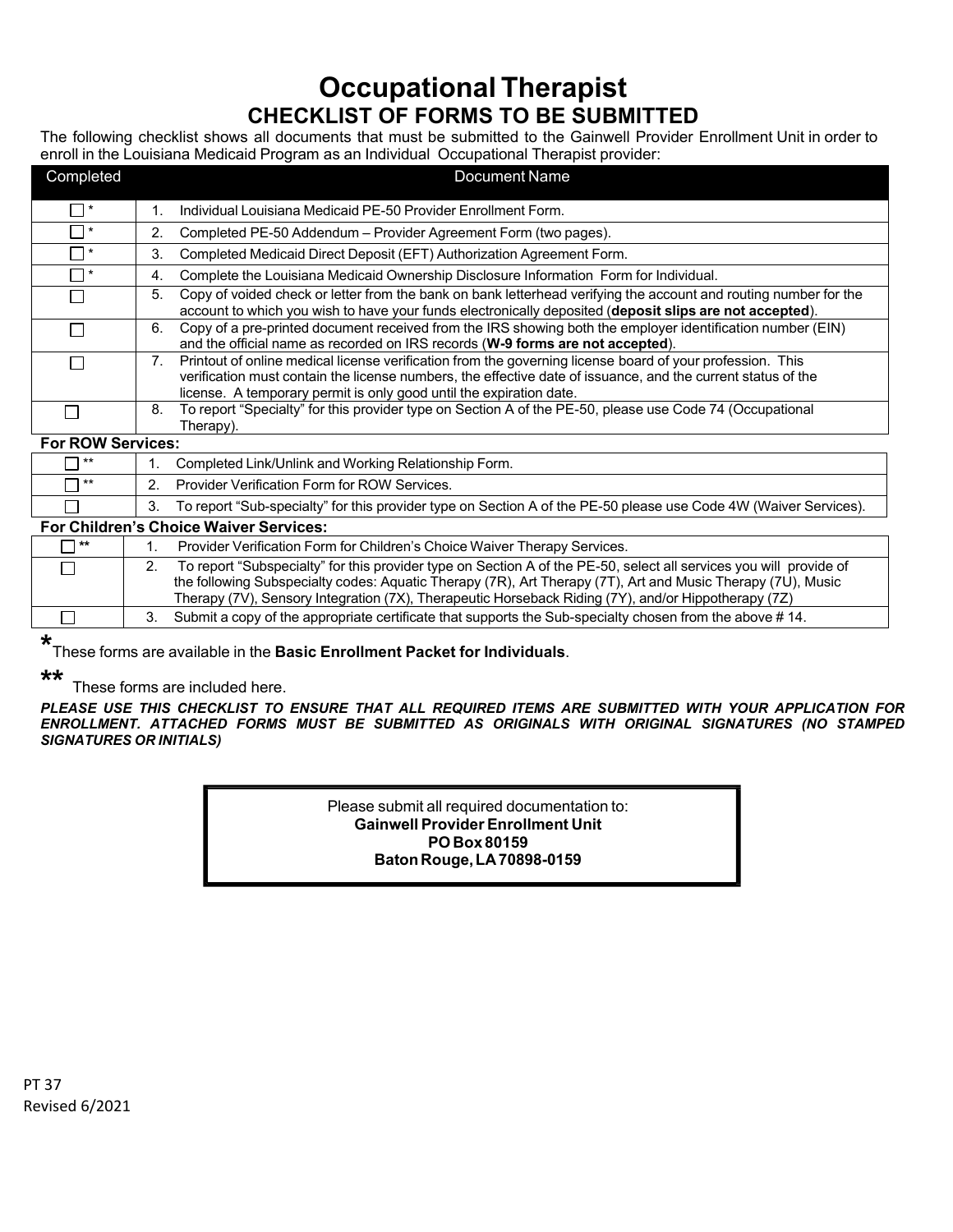## Louisiana Medicaid Link/Unlink and Working Relationship Form

### *PURPOSE*

This form is used when an Individual provider is requesting linkage to an Entity/Business for the purpose of billing through the Entity/Business as an "Attending Provider" only. The form permits Linkage/Unlinkage for two separate businesses. The form also serves as documentation that a working relationship exists between an Individual and the Business. For this form to be valid, an **ORIGINAL SIGNATURE AND DATE of Signature ARE REQUIRED.**

| Individual Provider Name:                                                            |                                                                                      |  |  |                                         |                                         |                                    |             |                                    |  |  |  |  |  |  |  |
|--------------------------------------------------------------------------------------|--------------------------------------------------------------------------------------|--|--|-----------------------------------------|-----------------------------------------|------------------------------------|-------------|------------------------------------|--|--|--|--|--|--|--|
|                                                                                      |                                                                                      |  |  |                                         | LA Medicaid Provider #                  | National Provider Identifier (NPI) |             |                                    |  |  |  |  |  |  |  |
| Individual Provider Number:                                                          |                                                                                      |  |  |                                         |                                         |                                    |             |                                    |  |  |  |  |  |  |  |
|                                                                                      |                                                                                      |  |  |                                         |                                         |                                    |             |                                    |  |  |  |  |  |  |  |
| Entity/Business Name Linking to:                                                     |                                                                                      |  |  |                                         |                                         |                                    |             |                                    |  |  |  |  |  |  |  |
|                                                                                      |                                                                                      |  |  |                                         | LA Medicaid Provider #                  |                                    |             | National Provider Identifier (NPI) |  |  |  |  |  |  |  |
| Provider Number Linking to:                                                          |                                                                                      |  |  |                                         |                                         |                                    |             |                                    |  |  |  |  |  |  |  |
| <b>LINK</b>                                                                          | Effective<br>Date:                                                                   |  |  |                                         | <b>UNLINK</b>                           | Date:                              | Termination |                                    |  |  |  |  |  |  |  |
| Approximate Number of Hours Worked at this<br>Group Per Week, if linking. (required) |                                                                                      |  |  | NOT REQUIRED FOR OCCUPATIONAL THERAPIST |                                         |                                    |             |                                    |  |  |  |  |  |  |  |
| Entity/Business Name Linking to:                                                     |                                                                                      |  |  |                                         |                                         |                                    |             |                                    |  |  |  |  |  |  |  |
|                                                                                      |                                                                                      |  |  |                                         |                                         |                                    |             |                                    |  |  |  |  |  |  |  |
|                                                                                      |                                                                                      |  |  |                                         | LA Medicaid Provider #                  |                                    |             | National Provider Identifier (NPI) |  |  |  |  |  |  |  |
|                                                                                      | Provider Number Linking to:                                                          |  |  |                                         |                                         |                                    |             |                                    |  |  |  |  |  |  |  |
| <b>LINK</b>                                                                          | Effective<br>Date:                                                                   |  |  |                                         | <b>UNLINK</b>                           | Date:                              | Termination |                                    |  |  |  |  |  |  |  |
|                                                                                      | Approximate Number of Hours Worked at this<br>Group Per Week, if linking. (required) |  |  |                                         | NOT REQUIRED FOR OCCUPATIONAL THERAPIST |                                    |             |                                    |  |  |  |  |  |  |  |
| regarding this form:                                                                 | <b>Contact Person for questions</b>                                                  |  |  |                                         |                                         |                                    |             |                                    |  |  |  |  |  |  |  |

#### *WORKING RELATIONSHIP AGREEMENT*

I am an Individual currently enrolled or enrolling in Medicaid, who has a contractual agreement to see Medicaid Recipients for the above named Entity/Business. I understand that upon request I must provide DHH a copy of the written, contractual working agreement between the Individual and the Entity/Business listed above.

**Print Individual Provider's Name Individual Provider's Signature Date**

**Original signature only – colored ink (please don't use black ink)**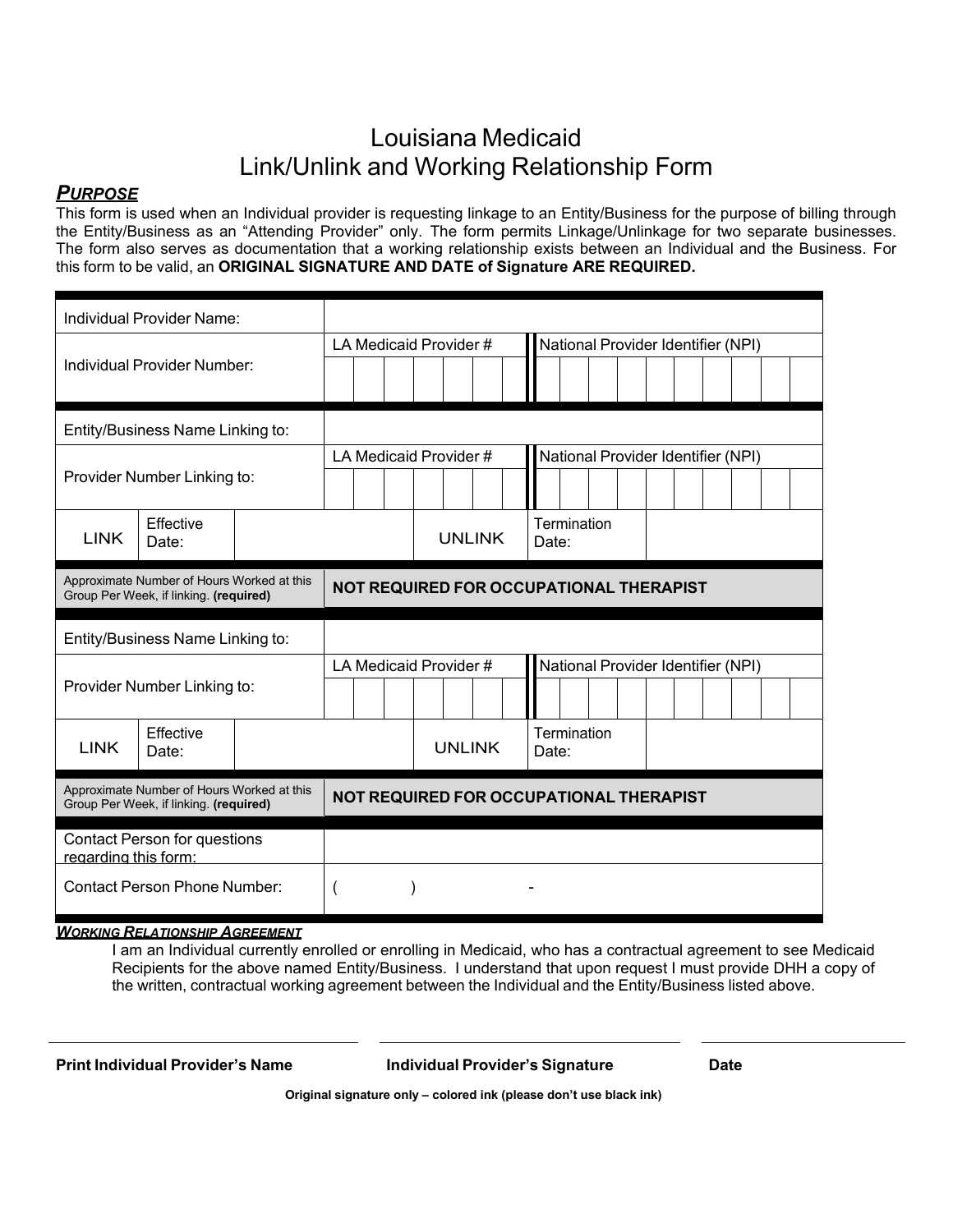## **Provider Verification for Children's Choice Waiver Services**

### **PURPOSE**

This form confirms that the individual specified below wishes to provide Children's Choice Waiver Services to Louisiana Medicaid recipients, and attests that this individual has provided paid services to person(s) with developmental disabilities through the OCDD program for a minimum of one year as an Occupational Therapist, Physical Therapist, Speech Therapist, Psychologist, and/or a Certified Behavioral Analyst.

Additional documentation/ credentials are required for Therapy Services: Certification/ Registration as Art Therapist, Certification/Registration as Aquatic Therapist, Certification/ Registration as Music Therapist, Certification/ Registration as Hippo Therapist, Certification/ Registration in Therapeutic Horseback Riding, Certification/ Registration in Sensory Integration, Psychologist Certification/ Registration in Applied Behavioral Analysis-Based Therapy, Certified Behavioral Analyst with Certification/ Registration in Applied Behavioral Analysis-Based Therapy.

| <b>Individual Provider Number:</b>                          | LA Medicaid Provider#<br>(leave blank if new applicant) |  |  |      |  |            |  |  |            | <b>National Provider Identifier (NPI)</b> |  |  |  |  |  |  |  |  |
|-------------------------------------------------------------|---------------------------------------------------------|--|--|------|--|------------|--|--|------------|-------------------------------------------|--|--|--|--|--|--|--|--|
|                                                             |                                                         |  |  |      |  |            |  |  |            |                                           |  |  |  |  |  |  |  |  |
| <b>Individual Provider Name:</b>                            |                                                         |  |  |      |  |            |  |  |            |                                           |  |  |  |  |  |  |  |  |
| <b>Physical Address:</b>                                    |                                                         |  |  |      |  |            |  |  |            |                                           |  |  |  |  |  |  |  |  |
| <b>Professional Category (choose</b><br>one):               | OT                                                      |  |  | PT I |  | <b>PSY</b> |  |  | $ST\sqcap$ |                                           |  |  |  |  |  |  |  |  |
| <b>Contact Person for questions</b><br>regarding this form: |                                                         |  |  |      |  |            |  |  |            |                                           |  |  |  |  |  |  |  |  |
| <b>Contact Person Phone Number:</b>                         |                                                         |  |  |      |  |            |  |  |            |                                           |  |  |  |  |  |  |  |  |

I hereby affirm under oath that all statements I have made on this application and the attachments thereto are:

- True and correct, and
- that I can receive reimbursement for services provided only to those persons within the Children's Choice Waiver (CCW), and
- that all Professional Services provided to Children's Choice Waiver (CCW) participants must be prior authorized before services are rendered, and
- that as a Professional providing services to Children's Choice Waiver (CCW) participants, I have one year paid experience working with people with developmental disabilities as outlined in the Children's Choice Waiver (CCW) Provider Manual, and
- I understand that violation of this oath shall constitute cause sufficient for the refusal or revocation of enrollment in Medicaid.

| THUS DONE AND PASSED BEFORE ME, Notary, in the City of |               |  |  |  |  |  |  |  |  |  |
|--------------------------------------------------------|---------------|--|--|--|--|--|--|--|--|--|
|                                                        | on the day of |  |  |  |  |  |  |  |  |  |

Print Individual Provider's Name Notary Public Signature

*Notary Seal or Notary Identification Number (required)*

Individual Provider's Signature

**Original signature only – colored ink (please don't use black ink)**

Complete this form in its entirety and mail the original to: